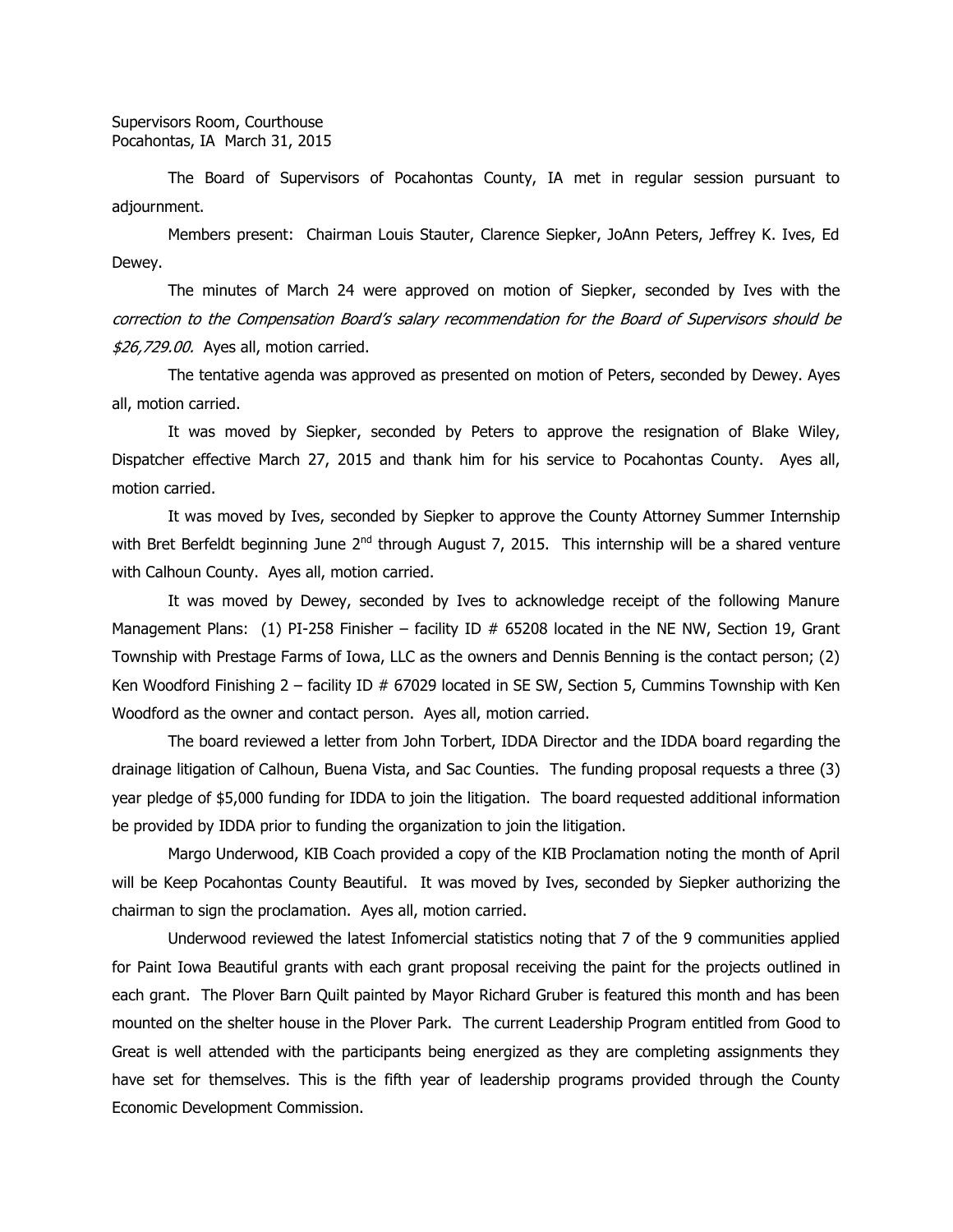Supervisor Dewey advised he has received some inquiries why Pocahontas County does not have an ATV Ordinance. Other counties have passed such an ordinance allowing for recreational ATV riders to utilize the road right of ways. Supervisor Ives indicated he will check with counties that may have such an ordinance for future consideration.

Peter Seehusen, tenant of Ruth Reis, appeared before the board for further consideration of placing private tile in the road right of way. Gary Atherton, Drainage Clerk presented a map of the area with existing district tile, utilities in the roadway, intakes, and known private tile. Information on depth and ASTM required installation standards for the plastic tile. He noted an 8" diameter tile will work at any depth with a 12" wide trench at the top of the pipe as long as it is properly rocked. There are several obstacles utilizing the road right of way and the landowner has access across their own land going to the east across. It is recognized there is a hill in that direction that would require additional cost. It is noted if utilizing the road right of way an inspector would be required to be on site through the installation and the current agreement would require additional wording. Following discussion it was moved by Ives to approve the agreement today as written. The motion dies for lack of a second. Ives moved to revise the agreement to include assurance of repairs to the district tile for future needs of the private tile. This motion dies for a lack of a second. The chairman inquired if there is another motion desired from the board, there being none offered the chairman advised Seehusen the use of the road right of way for the private tile installation is dead and the landowner should consider going across their own land directly to the drainage district.

Jack Moellering, County Engineer advised the board needs to consider cell phones for the engineer's management staff. Currently there are three cell phones being utilized. These are not the smart phones and the service plan cost is \$75.00 per month for the three phones. Each person carries their own personal cell phone also. He is proposing to drop the current plan, saving the \$75.00 per month and providing a \$40.00 per month cell phone allowance to each of the three individuals to utilize their personal smart phones for county business. It was moved by Ives, seconded by Siepker to approve the cancellation of the current county plan and provide a \$40.00 per month allowance to each of the three management employees for use of their personal cell phones for county business. Ayes all, motion carried.

Atherton, Engineer Asst. advised in the next couple days he will be measuring certain areas in the county with known violation of the Misuse of County Road Right of Way Ordinance. He expects there will be inquiries of why the stakes are being placed in their fields.

Supervisors Weekly Reports: Stauter attended the CFR board meeting. Peters attended the County Solid Waste Commission meeting, MIDAS board meeting, Leadership meeting, and Second Judicial District board meeting. Siepker attend the UDMO board meeting and the CSS board meeting. Dewey attended the County Safety Committee meeting. Ives attended the County Solid Waste Commission meeting and Midas board meeting.